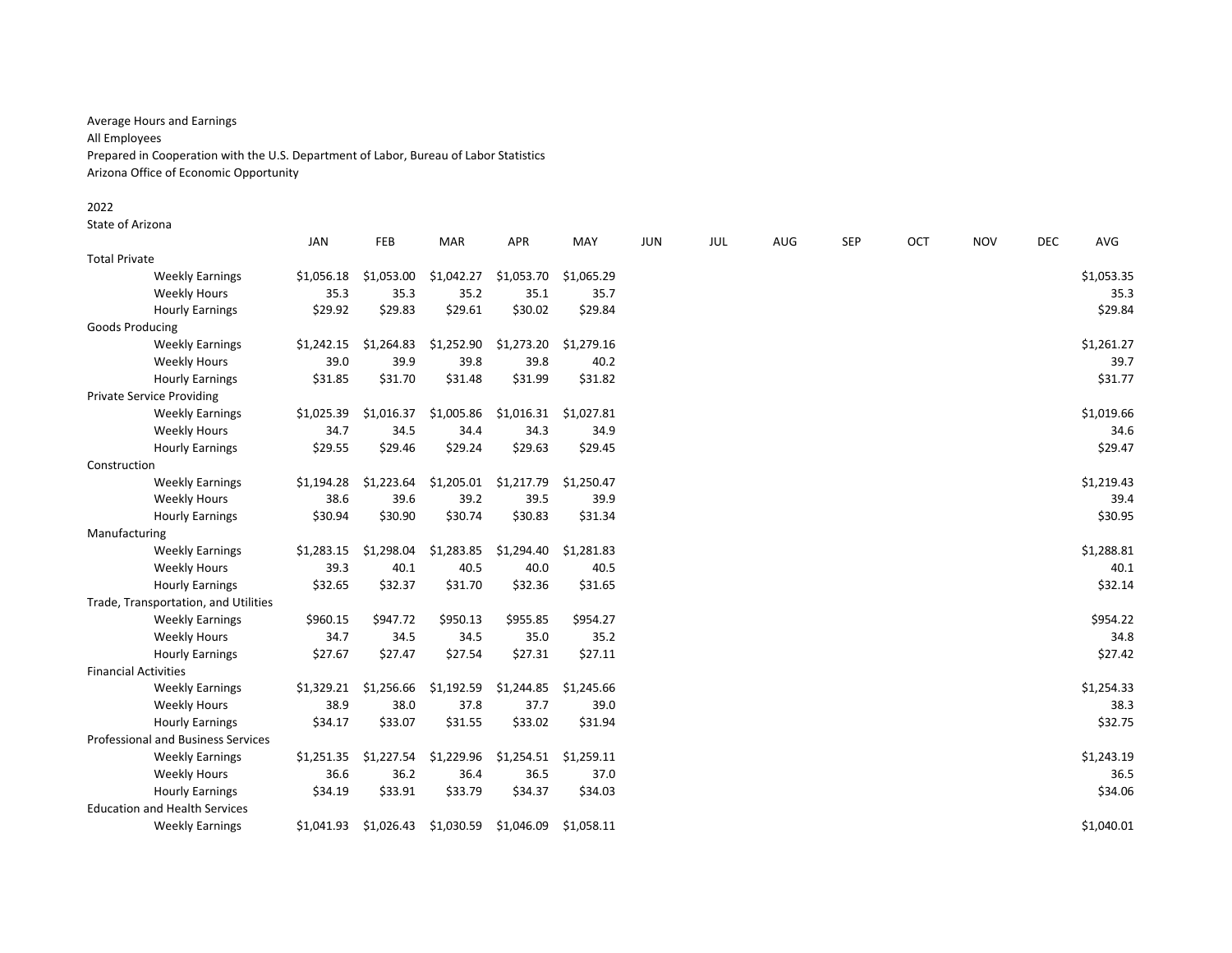|                       | Weekly Hours            | 35.5     | 35.2     | 34.7     | 34.8     | 35.4     |
|-----------------------|-------------------------|----------|----------|----------|----------|----------|
|                       | <b>Hourly Earnings</b>  | \$29.35  | \$29.16  | \$29.70  | \$30.06  | \$29.89  |
|                       | Leisure and Hospitality |          |          |          |          |          |
|                       | <b>Weekly Earnings</b>  | \$511.81 | \$537.42 | \$536.13 | \$534.92 | \$542.88 |
|                       | <b>Weekly Hours</b>     | 25.4     | 26.0     | 25.9     | 25.4     | 26.0     |
|                       | <b>Hourly Earnings</b>  | \$20.15  | \$20.67  | \$20.70  | \$21.06  | \$20.88  |
| <b>Other Services</b> |                         |          |          |          |          |          |
|                       | <b>Weekly Earnings</b>  | \$935.51 | \$910.18 | \$948.40 | \$948.99 | \$970.22 |
|                       | Weekly Hours            | 33.7     | 34.0     | 34.3     | 33.7     | 34.8     |
|                       | <b>Hourly Earnings</b>  | \$27.76  | \$26.77  | \$27.65  | \$28.16  | \$27.88  |

Benchmark year 2021, quarter 1

Equal Opportunity Employer/ Program available in alternative format/ reasonable accomodations: 602-771-1110, TDD 1-800-367-8939

| Average Hours and Earnings                                                            |
|---------------------------------------------------------------------------------------|
| All Employees                                                                         |
| Prepared in Cooperation with the U.S. Department of Labor, Bureau of Labor Statistics |
| Arizona Office of Economic Opportunity                                                |

#### 2022

Flagstaff MSA

|                        | JAN      | FEB      | MAR      | <b>APR</b> | MAY      | JUN | JUL | AUG | SEP | ОСТ | <b>NOV</b> | DEC | <b>AVG</b> |
|------------------------|----------|----------|----------|------------|----------|-----|-----|-----|-----|-----|------------|-----|------------|
| <b>Total Private</b>   |          |          |          |            |          |     |     |     |     |     |            |     |            |
| <b>Weekly Earnings</b> | \$729.01 | \$732.56 | \$746.50 | \$743.80   | \$772.20 |     |     |     |     |     |            |     | \$745.55   |
| Weekly Hours           | 32.3     | 32.4     | 32.9     | 31.8       | 33.0     |     |     |     |     |     |            |     | 32.5       |
| <b>Hourly Earnings</b> | \$22.57  | \$22.61  | \$22.69  | \$23.39    | \$23.40  |     |     |     |     |     |            |     | \$22.94    |

### Benchmark year 2021, quarter 1

Equal Opportunity Employer/ Program available in alternative format/ reasonable accomodations: 602-771-1110, TDD 1-800-367-8939

Average Hours and Earnings All Employees Prepared in Cooperation with the U.S. Department of Labor, Bureau of Labor Statistics Arizona Office of Economic Opportunity

# 2022

Lake Havasu City-Kingman MSA

| JAN | FEB | MAR | APR | MAY | <b>JUN</b> | <b>JUL</b> | <b>AUG</b> | <b>SEP</b> | <b>OCT</b> | NOV | <b>DEC</b> | AVG |
|-----|-----|-----|-----|-----|------------|------------|------------|------------|------------|-----|------------|-----|
|-----|-----|-----|-----|-----|------------|------------|------------|------------|------------|-----|------------|-----|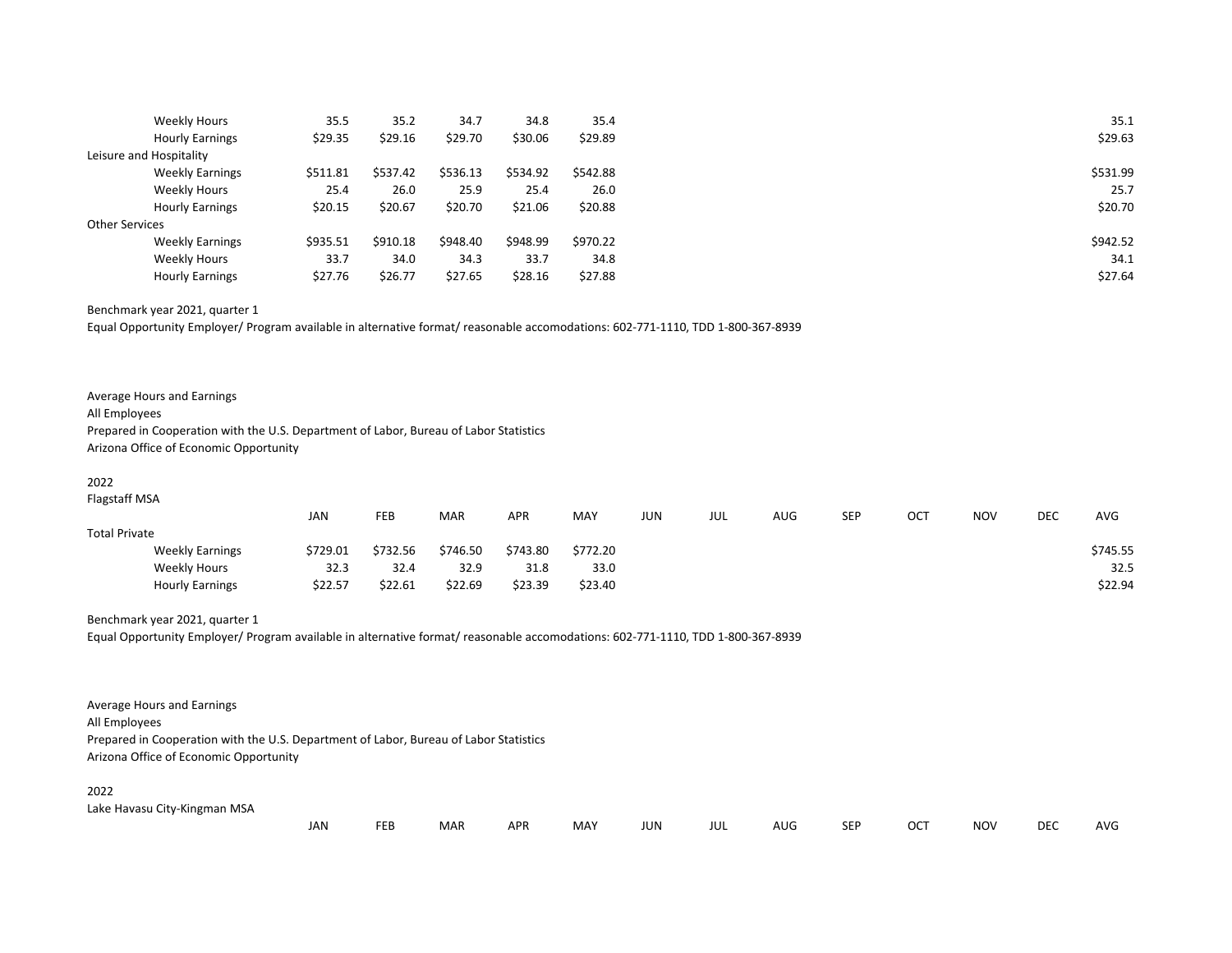### Total Private

| <b>Weekly Earnings</b> | \$843.70 | \$843.09 | \$862.85 | \$842.01 | \$885.98 | \$855.10 |
|------------------------|----------|----------|----------|----------|----------|----------|
| Weekly Hours           | 33.6     | 34.3     | 33.6     | 33.4     | 35.2     | 34.0     |
| <b>Hourly Earnings</b> | \$25.11  | \$24.58  | \$25.68  | \$25.21  | \$25.17  | \$25.15  |

# Benchmark year 2021, quarter 1

Equal Opportunity Employer/ Program available in alternative format/ reasonable accomodations: 602-771-1110, TDD 1-800-367-8939

| All Employees        | Average Hours and Earnings<br>Prepared in Cooperation with the U.S. Department of Labor, Bureau of Labor Statistics<br>Arizona Office of Economic Opportunity |            |            |            |            |            |            |            |     |            |     |            |     |            |
|----------------------|---------------------------------------------------------------------------------------------------------------------------------------------------------------|------------|------------|------------|------------|------------|------------|------------|-----|------------|-----|------------|-----|------------|
| 2022                 |                                                                                                                                                               |            |            |            |            |            |            |            |     |            |     |            |     |            |
|                      | Phoenix-Mesa-Scottsdale MSA                                                                                                                                   |            |            |            |            |            |            |            |     |            |     |            |     |            |
|                      |                                                                                                                                                               | <b>JAN</b> | <b>FEB</b> | <b>MAR</b> | <b>APR</b> | <b>MAY</b> | <b>JUN</b> | <b>JUL</b> | AUG | <b>SEP</b> | OCT | <b>NOV</b> | DEC | <b>AVG</b> |
| <b>Total Private</b> |                                                                                                                                                               |            |            |            |            |            |            |            |     |            |     |            |     |            |
|                      | <b>Weekly Earnings</b>                                                                                                                                        | \$1.125.91 | \$1,124.12 | \$1,105.99 | \$1,120.98 | \$1,139.46 |            |            |     |            |     |            |     | \$1,124.39 |
|                      | Weekly Hours                                                                                                                                                  | 35.8       | 35.8       | 35.7       | 35.7       | 36.3       |            |            |     |            |     |            |     | 35.9       |
|                      | <b>Hourly Earnings</b>                                                                                                                                        | \$31.45    | \$31.40    | \$30.98    | \$31.40    | \$31.39    |            |            |     |            |     |            |     | \$31.32    |

Benchmark year 2021, quarter 1

Equal Opportunity Employer/ Program available in alternative format/ reasonable accomodations: 602-771-1110, TDD 1-800-367-8939

| Average Hours and Earnings                                                            |
|---------------------------------------------------------------------------------------|
| All Employees                                                                         |
| Prepared in Cooperation with the U.S. Department of Labor, Bureau of Labor Statistics |
| Arizona Office of Economic Opportunity                                                |

### 2022

Prescott MSA

|                      |                        | JAN      | FEB      | <b>MAR</b> | <b>APR</b> | MAY      | JUN | JUL | AUG | SEP | OCT | <b>NOV</b> | DEC | <b>AVG</b> |
|----------------------|------------------------|----------|----------|------------|------------|----------|-----|-----|-----|-----|-----|------------|-----|------------|
| <b>Total Private</b> |                        |          |          |            |            |          |     |     |     |     |     |            |     |            |
|                      | <b>Weekly Earnings</b> | \$804.36 | \$836.98 | \$854.64   | \$879.12   | \$881.59 |     |     |     |     |     |            |     | \$850.41   |
|                      | Weekly Hours           | 32.2     | 32.9     | 33.1       | 33.3       | 33.7     |     |     |     |     |     |            |     | 33.0       |
|                      | <b>Hourly Earnings</b> | \$24.98  | \$25.44  | \$25.82    | \$26.40    | \$26.16  |     |     |     |     |     |            |     | \$25.77    |

Benchmark year 2021, quarter 1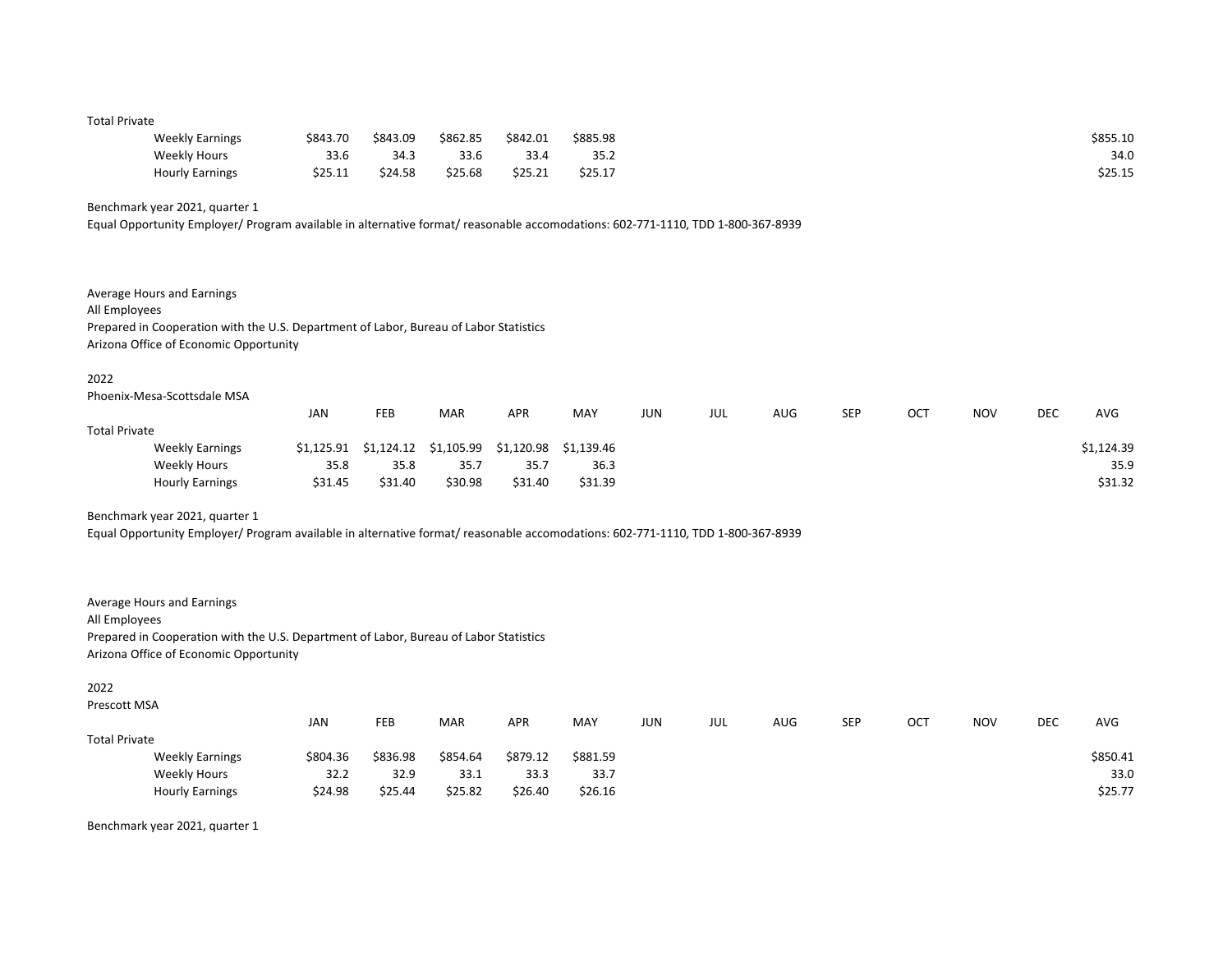Equal Opportunity Employer/ Program available in alternative format/ reasonable accomodations: 602-771-1110, TDD 1-800-367-8939

| Average Hours and Earnings                                                            |
|---------------------------------------------------------------------------------------|
| All Employees                                                                         |
| Prepared in Cooperation with the U.S. Department of Labor, Bureau of Labor Statistics |
| Arizona Office of Economic Opportunity                                                |
|                                                                                       |

### 2022

Sierra Vista-Douglas MSA

|                        | JAN      | FEB      | <b>MAR</b> | <b>APR</b> | MAY      | <b>JUN</b> | JUL | AUG | <b>SEP</b> | OCT | <b>NOV</b> | DEC | AVG      |
|------------------------|----------|----------|------------|------------|----------|------------|-----|-----|------------|-----|------------|-----|----------|
| <b>Total Private</b>   |          |          |            |            |          |            |     |     |            |     |            |     |          |
| <b>Weekly Earnings</b> | \$709.27 | \$727.16 | \$733.17   | \$722.50   | \$736.33 |            |     |     |            |     |            |     | \$726.57 |
| Weekly Hours           | 34.7     | 34.3     | 34.6       | 34.0       | 34.7     |            |     |     |            |     |            |     | 34.5     |
| <b>Hourly Earnings</b> | \$20.44  | \$21.20  | \$21.19    | \$21.25    | \$21.22  |            |     |     |            |     |            |     | \$21.06  |

# Benchmark year 2021, quarter 1

Equal Opportunity Employer/ Program available in alternative format/ reasonable accomodations: 602-771-1110, TDD 1-800-367-8939

Average Hours and Earnings All Employees Prepared in Cooperation with the U.S. Department of Labor, Bureau of Labor Statistics Arizona Office of Economic Opportunity

#### 2022

| <b>Tucson MSA</b>    |                        |            |            |            |          |          |     |     |     |            |     |            |            |          |
|----------------------|------------------------|------------|------------|------------|----------|----------|-----|-----|-----|------------|-----|------------|------------|----------|
|                      |                        | <b>JAN</b> | <b>FEB</b> | <b>MAR</b> | APR      | MAY      | JUN | jul | AUG | <b>SEP</b> | OCT | <b>NOV</b> | <b>DEC</b> | AVG      |
| <b>Total Private</b> |                        |            |            |            |          |          |     |     |     |            |     |            |            |          |
|                      | <b>Weekly Earnings</b> | \$947.51   | \$928.86   | \$928.44   | \$939.46 | \$928.80 |     |     |     |            |     |            |            | \$934.66 |
|                      | Weekly Hours           | 33.9       | 33.9       | 33.7       | 34.1     | 34.4     |     |     |     |            |     |            |            | 34.0     |
|                      | <b>Hourly Earnings</b> | \$27.95    | \$27.40    | \$27.55    | \$27.55  | \$27.00  |     |     |     |            |     |            |            | \$27.49  |

Benchmark year 2021, quarter 1

Equal Opportunity Employer/ Program available in alternative format/ reasonable accomodations: 602-771-1110, TDD 1-800-367-8939

Average Hours and Earnings All Employees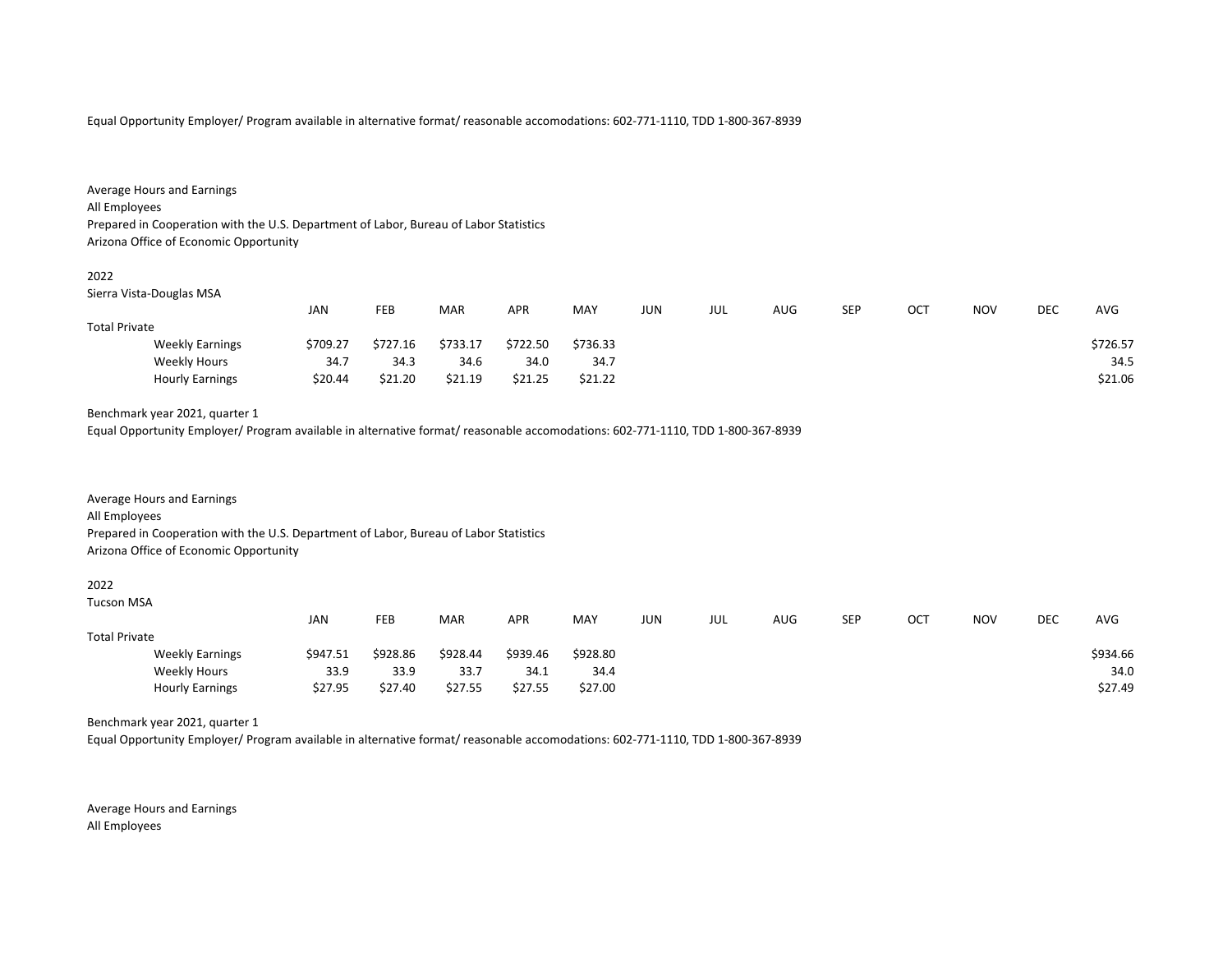Prepared in Cooperation with the U.S. Department of Labor, Bureau of Labor Statistics Arizona Office of Economic Opportunity

## 2022

Yuma MSA

|                        | JAN      | FEB      | <b>MAR</b> | <b>APR</b> | MAY      | JUN | JUL | AUG | SEP | ОСТ | <b>NOV</b> | DEC | <b>AVG</b> |
|------------------------|----------|----------|------------|------------|----------|-----|-----|-----|-----|-----|------------|-----|------------|
| <b>Total Private</b>   |          |          |            |            |          |     |     |     |     |     |            |     |            |
| <b>Weekly Earnings</b> | \$901.91 | \$903.35 | \$913.46   | \$891.10   | \$908.54 |     |     |     |     |     |            |     | \$904.02   |
| Weekly Hours           | 37.8     | 38.1     | 38.3       | 37.3       | 38.4     |     |     |     |     |     |            |     | 38.0       |
| <b>Hourly Earnings</b> | \$23.86  | \$23.71  | \$23.85    | \$23.89    | \$23.66  |     |     |     |     |     |            |     | \$23.79    |

Benchmark year 2021, quarter 1

Equal Opportunity Employer/ Program available in alternative format/ reasonable accomodations: 602-771-1110, TDD 1-800-367-8939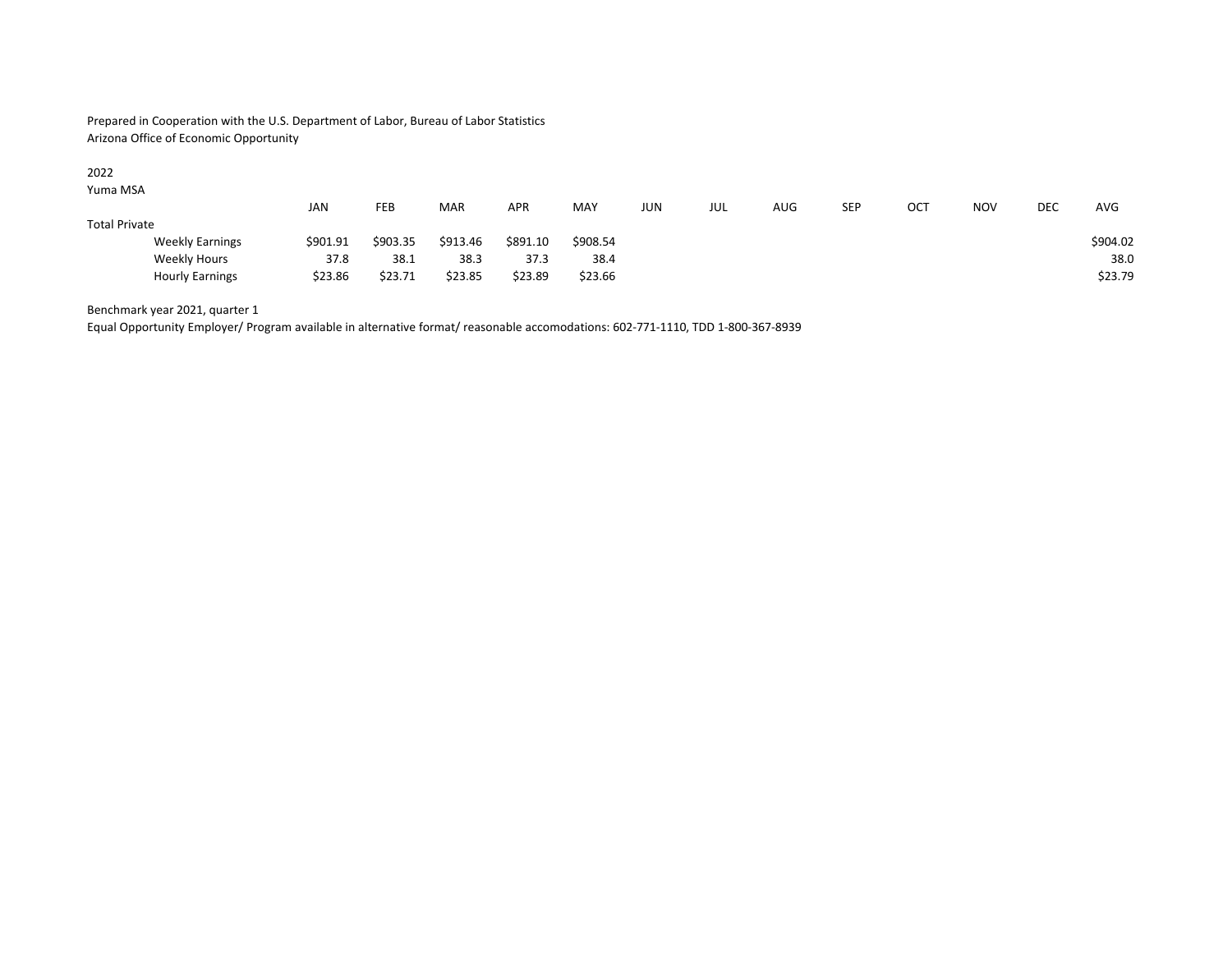Average Hours and Earnings All Employees Prepared in Cooperation with the U.S. Department of Labor, Bureau of Labor Statistics Arizona Office of Economic Opportunity

# 2021

State of Arizona

|                                           | <b>JAN</b> | FEB        | <b>MAR</b> | <b>APR</b> | MAY        | <b>JUN</b> | JUL        | AUG        | <b>SEP</b> | OCT        | <b>NOV</b> | <b>DEC</b>                       | AVG      |
|-------------------------------------------|------------|------------|------------|------------|------------|------------|------------|------------|------------|------------|------------|----------------------------------|----------|
| <b>Total Private</b>                      |            |            |            |            |            |            |            |            |            |            |            |                                  |          |
| <b>Weekly Earnings</b>                    | \$982.75   | \$968.48   | \$971.96   | \$1,002.85 | \$1,014.21 | \$988.42   | \$1,006.78 | \$1,014.24 | \$998.27   | \$1,010.59 |            | \$1,015.93 \$1,031.91 \$1,000.03 |          |
| <b>Weekly Hours</b>                       | 34.8       | 34.8       | 34.8       | 35.2       | 35.8       | 35.1       | 35.4       | 35.7       | 35.2       | 35.2       | 35.3       | 35.4                             | 35.2     |
| <b>Hourly Earnings</b>                    | \$28.24    | \$27.83    | \$27.93    | \$28.49    | \$28.33    | \$28.16    | \$28.44    | \$28.41    | \$28.36    | \$28.71    | \$28.78    | \$29.15                          | \$28.41  |
| <b>Goods Producing</b>                    |            |            |            |            |            |            |            |            |            |            |            |                                  |          |
| <b>Weekly Earnings</b>                    | \$1,122.95 | \$1.109.09 | \$1.137.01 | \$1,169.09 | \$1,175.70 | \$1,174.34 | \$1,191.58 | \$1,192.67 | \$1,193.40 | \$1,220.78 |            | \$1,209.19 \$1,257.46 \$1,179.92 |          |
| <b>Weekly Hours</b>                       | 39.1       | 38.1       | 38.7       | 39.1       | 39.4       | 39.5       | 39.3       | 38.9       | 39.0       | 39.7       | 39.4       | 40.2                             | 39.2     |
| <b>Hourly Earnings</b>                    | \$28.72    | \$29.11    | \$29.38    | \$29.90    | \$29.84    | \$29.73    | \$30.32    | \$30.66    | \$30.60    | \$30.75    | \$30.69    | \$31.28                          | \$30.10  |
| <b>Private Service Providing</b>          |            |            |            |            |            |            |            |            |            |            |            |                                  |          |
| <b>Weekly Earnings</b>                    | \$959.92   | \$943.58   | \$942.87   | \$973.59   | \$987.01   | \$958.04   | \$974.03   | \$982.10   | \$963.59   | \$977.04   | \$983.33   | \$994.40                         | \$969.11 |
| <b>Weekly Hours</b>                       | 34.1       | 34.2       | 34.1       | 34.5       | 35.2       | 34.4       | 34.7       | 35.1       | 34.5       | 34.5       | 34.6       | 34.6                             | 34.5     |
| <b>Hourly Earnings</b>                    | \$28.15    | \$27.59    | \$27.65    | \$28.22    | \$28.04    | \$27.85    | \$28.07    | \$27.98    | \$27.93    | \$28.32    | \$28.42    | \$28.74                          | \$28.09  |
| Construction                              |            |            |            |            |            |            |            |            |            |            |            |                                  |          |
| <b>Weekly Earnings</b>                    | \$1,099.31 | \$1,102.85 | \$1,154.05 | \$1,148.56 | \$1,170.18 | \$1,164.07 | \$1,178.35 | \$1,174.60 | \$1,168.35 | \$1,217.44 |            | \$1,195.29 \$1,237.86 \$1,167.77 |          |
| <b>Weekly Hours</b>                       | 38.9       | 38.4       | 39.2       | 39.2       | 39.4       | 39.3       | 39.2       | 38.6       | 38.7       | 40.1       | 39.1       | 40.4                             | 39.2     |
| <b>Hourly Earnings</b>                    | \$28.26    | \$28.72    | \$29.44    | \$29.30    | \$29.70    | \$29.62    | \$30.06    | \$30.43    | \$30.19    | \$30.36    | \$30.57    | \$30.64                          | \$29.79  |
| Manufacturing                             |            |            |            |            |            |            |            |            |            |            |            |                                  |          |
| <b>Weekly Earnings</b>                    | \$1.188.79 | \$1.164.32 | \$1.146.43 | \$1,174.09 | \$1,188.94 | \$1,182.06 | \$1,194.57 | \$1,215.55 | \$1.224.16 | \$1,225.77 |            | \$1,223.95 \$1,252.55 \$1,198.42 |          |
| <b>Weekly Hours</b>                       | 39.6       | 38.0       | 38.1       | 38.8       | 39.2       | 39.6       | 39.0       | 39.3       | 39.4       | 39.0       | 39.7       | 39.6                             | 39.1     |
| <b>Hourly Earnings</b>                    | \$30.02    | \$30.64    | \$30.09    | \$30.26    | \$30.33    | \$29.85    | \$30.63    | \$30.93    | \$31.07    | \$31.43    | \$30.83    | \$31.63                          | \$30.65  |
| Trade, Transportation, and Utilities      |            |            |            |            |            |            |            |            |            |            |            |                                  |          |
| <b>Weekly Earnings</b>                    | \$921.63   | \$897.87   | \$911.02   | \$952.86   | \$960.33   | \$933.45   | \$945.53   | \$943.92   | \$930.55   | \$931.09   | \$937.86   | \$931.00                         | \$933.80 |
| <b>Weekly Hours</b>                       | 34.7       | 34.6       | 34.6       | 35.2       | 35.7       | 35.0       | 35.4       | 35.3       | 34.8       | 34.6       | 34.8       | 35.0                             | 35.0     |
| <b>Hourly Earnings</b>                    | \$26.56    | \$25.95    | \$26.33    | \$27.07    | \$26.90    | \$26.67    | \$26.71    | \$26.74    | \$26.74    | \$26.91    | \$26.95    | \$26.60                          | \$26.68  |
| <b>Financial Activities</b>               |            |            |            |            |            |            |            |            |            |            |            |                                  |          |
| <b>Weekly Earnings</b>                    | \$1,232.25 | \$1,217.18 | \$1,207.88 | \$1,282.56 | \$1,300.08 | \$1,245.51 | \$1,255.25 | \$1,294.15 | \$1,267.86 | \$1,282.45 |            | \$1,276.09 \$1,288.98 \$1,261.22 |          |
| <b>Weekly Hours</b>                       | 37.5       | 37.2       | 37.2       | 38.4       | 39.1       | 37.8       | 37.9       | 39.3       | 38.2       | 38.1       | 37.9       | 37.9                             | 38.0     |
| <b>Hourly Earnings</b>                    | \$32.86    | \$32.72    | \$32.47    | \$33.40    | \$33.25    | \$32.95    | \$33.12    | \$32.93    | \$33.19    | \$33.66    | \$33.67    | \$34.01                          | \$33.19  |
| <b>Professional and Business Services</b> |            |            |            |            |            |            |            |            |            |            |            |                                  |          |
| <b>Weekly Earnings</b>                    | \$1,127.41 | \$1.136.19 | \$1.130.75 | \$1.155.10 | \$1.176.13 | \$1,138.39 | \$1,158.48 | \$1,179.68 | \$1,146.54 | \$1,178.66 |            | \$1,196.05 \$1,225.00 \$1,163.42 |          |
| <b>Weekly Hours</b>                       | 35.7       | 36.3       | 36.3       | 36.6       | 36.8       | 35.9       | 36.0       | 36.5       | 36.1       | 36.3       | 36.2       | 36.6                             | 36.3     |
| <b>Hourly Earnings</b>                    | \$31.58    | \$31.30    | \$31.15    | \$31.56    | \$31.96    | \$31.71    | \$32.18    | \$32.32    | \$31.76    | \$32.47    | \$33.04    | \$33.47                          | \$32.05  |
| <b>Education and Health Services</b>      |            |            |            |            |            |            |            |            |            |            |            |                                  |          |
| <b>Weekly Earnings</b>                    | \$985.60   | \$954.02   | \$945.62   | \$932.93   | \$948.75   | \$948.41   | \$970.22   | \$985.48   | \$943.84   | \$961.17   |            | \$980.62 \$1,006.02              | \$964.31 |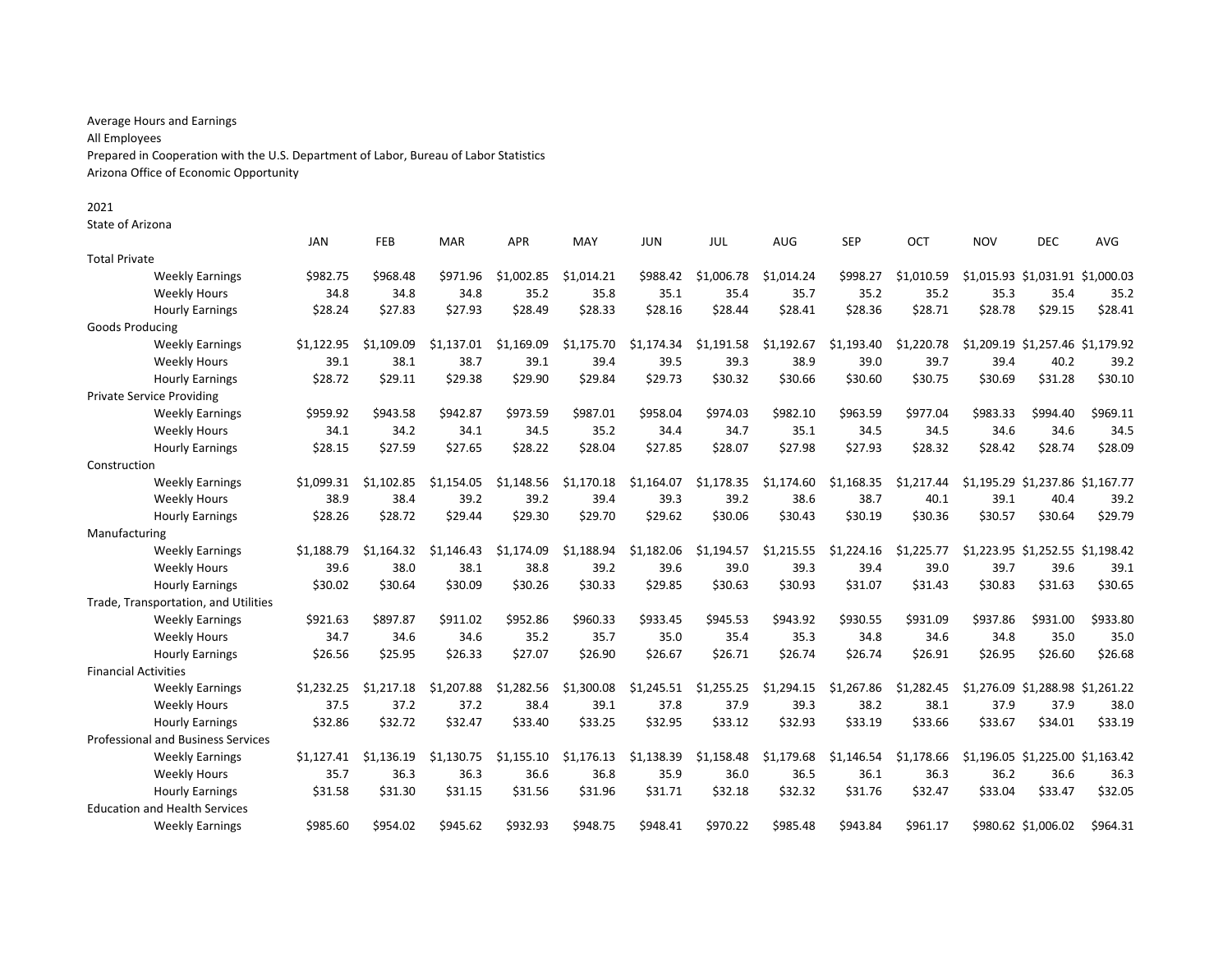|                         | Weekly Hours           | 35.2     | 35.1     | 34.6     | 34.4     | 35.1     | 34.4     | 34.9     | 35.5     | 34.7     | 34.5     | 34.7     | 34.3     | 34.8     |
|-------------------------|------------------------|----------|----------|----------|----------|----------|----------|----------|----------|----------|----------|----------|----------|----------|
|                         | <b>Hourly Earnings</b> | \$28.00  | \$27.18  | \$27.33  | \$27.12  | \$27.03  | \$27.57  | \$27.80  | \$27.76  | \$27.20  | \$27.86  | \$28.26  | \$29.33  | \$27.71  |
| Leisure and Hospitality |                        |          |          |          |          |          |          |          |          |          |          |          |          |          |
|                         | <b>Weekly Earnings</b> | \$444.69 | \$463.50 | \$470.33 | \$489.22 | \$506.77 | \$488.33 | \$485.63 | \$486.07 | \$479.30 | \$490.57 | \$507.58 | \$509.37 | \$486.14 |
|                         | Weekly Hours           | 24.3     | 25.0     | 25.3     | 25.6     | 26.7     | 26.1     | 25.9     | 25.8     | 25.4     | 25.3     | 25.7     | 25.7     | 25.6     |
|                         | <b>Hourly Earnings</b> | \$18.30  | \$18.54  | \$18.59  | \$19.11  | \$18.98  | \$18.71  | \$18.75  | \$18.84  | \$18.87  | \$19.39  | \$19.75  | \$19.82  | \$18.99  |
| <b>Other Services</b>   |                        |          |          |          |          |          |          |          |          |          |          |          |          |          |
|                         | <b>Weekly Earnings</b> | \$831.23 | \$849.08 | \$862.65 | \$871.70 | \$931.43 | \$888.72 | \$871.26 | \$901.16 | \$866.58 | \$892.14 | \$925.10 | \$932.82 | \$886.65 |
|                         | Weekly Hours           | 33.9     | 34.6     | 34.3     | 34.4     | 36.2     | 34.5     | 34.1     | 34.7     | 33.0     | 34.7     | 34.7     | 34.6     | 34.5     |
|                         | <b>Hourly Earnings</b> | \$24.52  | \$24.54  | \$25.15  | \$25.34  | \$25.73  | \$25.76  | \$25.55  | \$25.97  | \$26.26  | \$25.71  | \$26.66  | \$26.96  | \$25.70  |

Benchmark year 2021, quarter 1

Equal Opportunity Employer/ Program available in alternative format/ reasonable accomodations: 602-771-1110, TDD 1-800-367-8939

| Average Hours and Earnings                                                            |
|---------------------------------------------------------------------------------------|
| All Employees                                                                         |
| Prepared in Cooperation with the U.S. Department of Labor, Bureau of Labor Statistics |
| Arizona Office of Economic Opportunity                                                |

Flagstaff MSA

|                      |                        | JAN      | FEB      | MAR      | APR      | MAY      | JUN.     | JUL      | <b>AUG</b> | SEP      | OCT      | <b>NOV</b> | DEC      | <b>AVG</b> |
|----------------------|------------------------|----------|----------|----------|----------|----------|----------|----------|------------|----------|----------|------------|----------|------------|
| <b>Total Private</b> |                        |          |          |          |          |          |          |          |            |          |          |            |          |            |
|                      | <b>Weekly Earnings</b> | \$679.85 | \$683.52 | \$677.19 | \$715.62 | \$738.48 | \$712.75 | \$729.28 | \$714.76   | \$722.93 | \$713.40 | \$709.04   | \$681.35 | \$706.36   |
|                      | Weekly Hours           | 31.1     | 32.0     | 31.6     | 33.1     | 34.9     | 34.3     | 34.4     | 33.4       | 33.5     | 32.8     | 32.2       | 31.5     | 32.9       |
|                      | <b>Hourly Earnings</b> | \$21.86  | \$21.36  | \$21.43  | \$21.62  | \$21.16  | \$20.78  | \$21.20  | \$21.40    | \$21.58  | \$21.75  | \$22.02    | \$21.63  | \$21.47    |

Benchmark year 2021, quarter 1

Equal Opportunity Employer/ Program available in alternative format/ reasonable accomodations: 602-771-1110, TDD 1-800-367-8939

Average Hours and Earnings All Employees Prepared in Cooperation with the U.S. Department of Labor, Bureau of Labor Statistics Arizona Office of Economic Opportunity

### 2021

Lake Havasu City-Kingman MSA

| .<br>JAN |  | MAR | ΔDR<br>11 | MAY | JUN | JUL | AUG. | ЪE | $\sim$<br>◡◡ | <b>NOV</b> | <b>DEC</b> | <b>AVC</b> |
|----------|--|-----|-----------|-----|-----|-----|------|----|--------------|------------|------------|------------|
|----------|--|-----|-----------|-----|-----|-----|------|----|--------------|------------|------------|------------|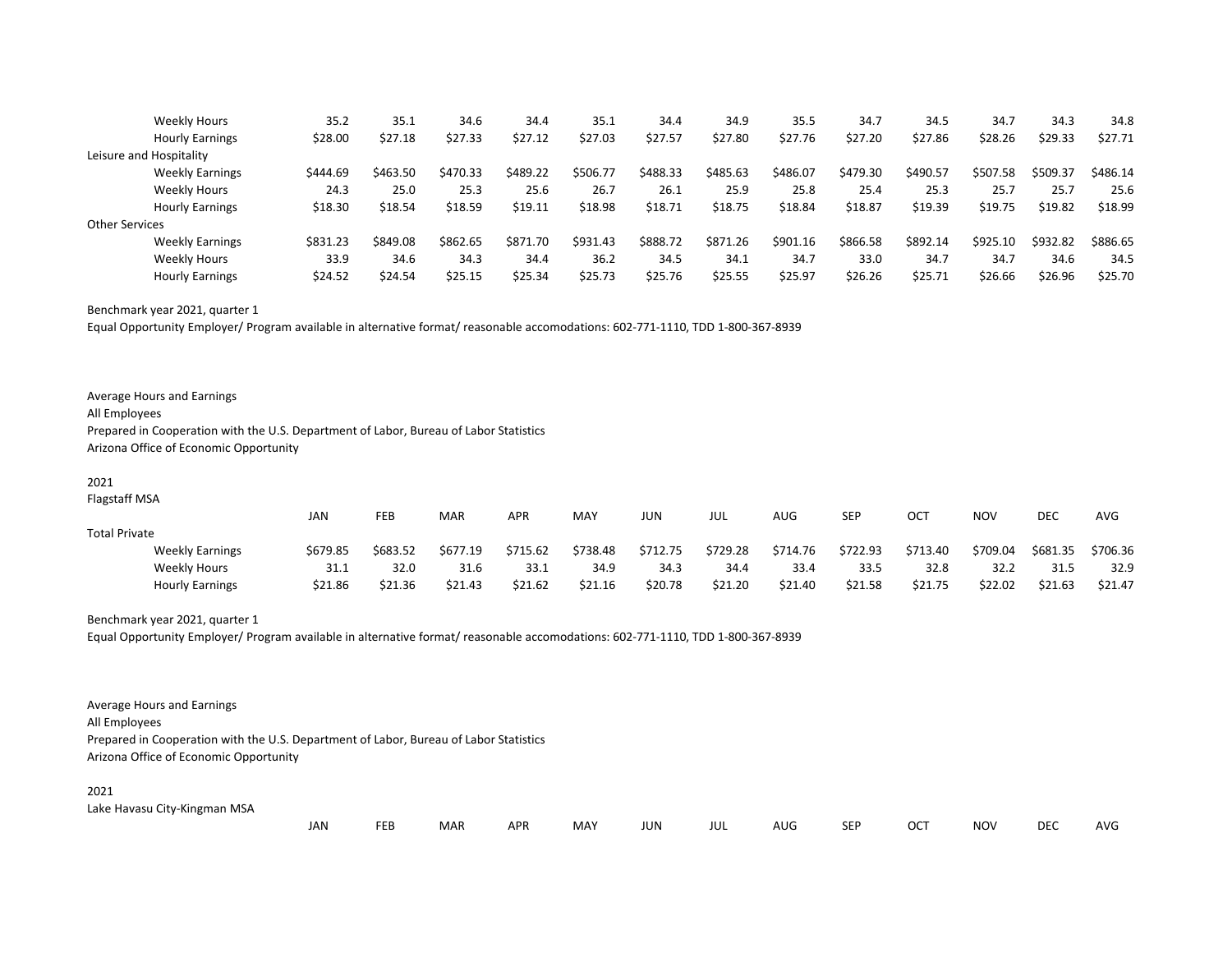#### Total Private

| <b>Weekly Earnings</b> | \$757.80 | \$765.56 | \$769.50 | \$794.54 | \$809.90 | \$813.02 | \$791.30 | \$802.73 | \$836.28 | \$844.56 | \$821.87 | \$825.73 | \$802.62 |
|------------------------|----------|----------|----------|----------|----------|----------|----------|----------|----------|----------|----------|----------|----------|
| Weekly Hours           | 33.8     | 34.5     | 34.6     | 34.5     | 35.9     | 34.7     | 34.3     | 33.7     | 34.6     | 34.5     | 33.1     | 33.8     | 34.3     |
| <b>Hourly Earnings</b> | \$22.42  | \$22.19  | \$22.24  | \$23.03  | \$22.56  | \$23.43  | \$23.07  | \$23.82  | \$24.17  | \$24.48  | \$24.83  | \$24.43  | \$23.40  |

Benchmark year 2021, quarter 1

Equal Opportunity Employer/ Program available in alternative format/ reasonable accomodations: 602-771-1110, TDD 1-800-367-8939

Average Hours and Earnings All Employees Prepared in Cooperation with the U.S. Department of Labor, Bureau of Labor Statistics Arizona Office of Economic Opportunity

### 2021

Phoenix-Mesa-Scottsdale MSA

|                      |                        | JAN        | <b>FEB</b> | MAR        | APR        | MAY        | JUN        | JUL        | AUG        | SEP        | OCT        | <b>NOV</b>                       | <b>DEC</b> | AVG     |
|----------------------|------------------------|------------|------------|------------|------------|------------|------------|------------|------------|------------|------------|----------------------------------|------------|---------|
| <b>Total Private</b> |                        |            |            |            |            |            |            |            |            |            |            |                                  |            |         |
|                      | <b>Weekly Earnings</b> | \$1,047.00 | \$1.030.85 | \$1,036.60 | \$1.065.77 | \$1.071.98 | \$1.049.94 | \$1.066.76 | \$1.095.53 | \$1.070.49 | \$1.087.96 | \$1.086.89 \$1.103.21 \$1.067.20 |            |         |
|                      | Weekly Hours           | 35.6       | 35.4       | 35.5       | 35.8       | 36.4       | 35.7       | 36.1       | 36.3       | 35.6       | 35.8       | 35.8                             | 35.9       | 35.8    |
|                      | <b>Hourly Earnings</b> | \$29.41    | \$29.12    | \$29.20    | \$29.77    | \$29.45    | \$29.41    | \$29.55    | \$30.18    | \$30.07    | \$30.39    | \$30.36                          | \$30.73    | \$29.81 |

Benchmark year 2021, quarter 1

Equal Opportunity Employer/ Program available in alternative format/ reasonable accomodations: 602-771-1110, TDD 1-800-367-8939

Average Hours and Earnings All Employees Prepared in Cooperation with the U.S. Department of Labor, Bureau of Labor Statistics Arizona Office of Economic Opportunity

#### 2021

Prescott MSA

|                      |                        | JAN      | FEB      | <b>MAR</b> | <b>APR</b> | MAY      | JUN      | JUL      | AUG      | SEP      | ост      | <b>NOV</b> | <b>DEC</b> | <b>AVG</b> |
|----------------------|------------------------|----------|----------|------------|------------|----------|----------|----------|----------|----------|----------|------------|------------|------------|
| <b>Total Private</b> |                        |          |          |            |            |          |          |          |          |          |          |            |            |            |
|                      | <b>Weekly Earnings</b> | \$744.98 | \$740.96 | \$727.85   | \$760.34   | \$797.70 | \$764.47 | \$775.58 | \$780.35 | \$776.87 | \$758.78 | \$778.43   | \$813.31   | \$768.61   |
|                      | Weekly Hours           | 31.5     | 32.3     | 31.4       | 31.8       | 32.8     | 31.8     | 31.4     | 32.1     | 31.8     | 31.2     | 31.3       | 32.3       | 31.8       |
|                      | <b>Hourly Earnings</b> | \$23.65  | \$22.94  | \$23.18    | \$23.91    | \$24.32  | \$24.04  | \$24.70  | \$24.31  | \$24.43  | \$24.32  | \$24.87    | \$25.18    | \$24.17    |

Benchmark year 2021, quarter 1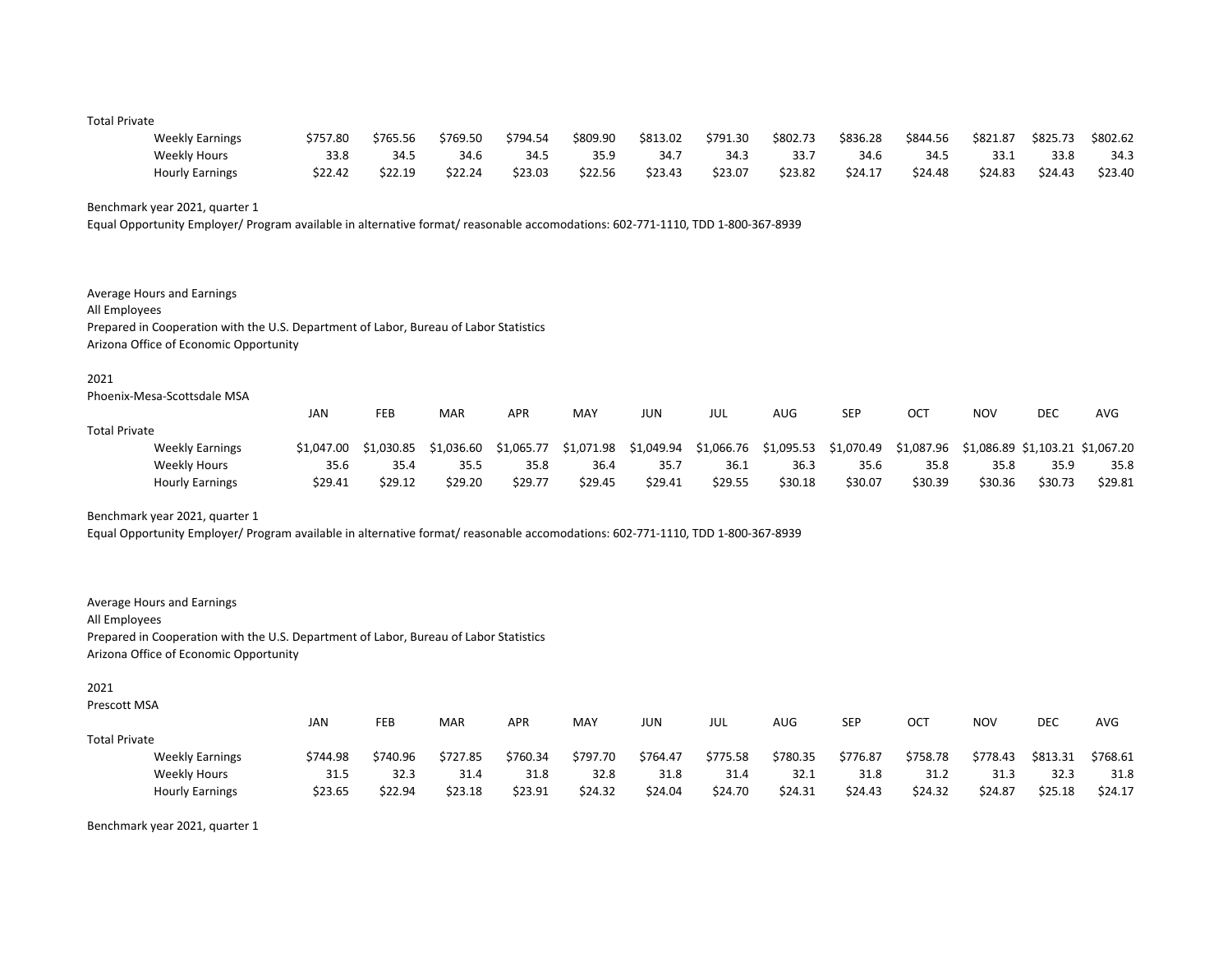Equal Opportunity Employer/ Program available in alternative format/ reasonable accomodations: 602-771-1110, TDD 1-800-367-8939

| Average Hours and Earnings                                                            |
|---------------------------------------------------------------------------------------|
| All Employees                                                                         |
| Prepared in Cooperation with the U.S. Department of Labor, Bureau of Labor Statistics |
| Arizona Office of Economic Opportunity                                                |
|                                                                                       |

| I<br>×<br>۰, |  |
|--------------|--|

Sierra Vista-Douglas MSA

|                      |                        | JAN      | <b>FEB</b> | MAR      | <b>APR</b> | MAY      | JUN      | jul      | AUG      | <b>SEP</b> | ост      | NOV      | <b>DEC</b> | <b>AVG</b> |
|----------------------|------------------------|----------|------------|----------|------------|----------|----------|----------|----------|------------|----------|----------|------------|------------|
| <b>Total Private</b> |                        |          |            |          |            |          |          |          |          |            |          |          |            |            |
|                      | <b>Weekly Earnings</b> | \$826.32 | \$802.78   | \$764.85 | \$769.58   | \$789.93 | \$759.99 | \$749.05 | \$785.23 | \$732.39   | \$716.62 | \$716.95 | \$685.44   | \$758.57   |
|                      | <b>Weekly Hours</b>    | 33.4     | 33.2       | 32.7     | 33.1       | 33.7     | 33.0     | 33.1     | 34.2     | 33.2       | 33.1     | 33.1     | 33.6       | 33.3       |
|                      | <b>Hourly Earnings</b> | \$24.74  | \$24.18    | \$23.39  | \$23.25    | \$23.44  | \$23.03  | \$22.63  | \$22.96  | \$22.06    | \$21.65  | \$21.66  | \$20.40    | \$22.78    |

# Benchmark year 2021, quarter 1

Equal Opportunity Employer/ Program available in alternative format/ reasonable accomodations: 602-771-1110, TDD 1-800-367-8939

Average Hours and Earnings All Employees Prepared in Cooperation with the U.S. Department of Labor, Bureau of Labor Statistics Arizona Office of Economic Opportunity

2021

Tucson MSA

|                      |                        | JAN      | <b>FEB</b> | MAR      | <b>APR</b> | MAY      | JUN      | JUL      | AUG      | <b>SEP</b> | ОСТ      | <b>NOV</b> | DEC      | <b>AVG</b> |
|----------------------|------------------------|----------|------------|----------|------------|----------|----------|----------|----------|------------|----------|------------|----------|------------|
| <b>Total Private</b> |                        |          |            |          |            |          |          |          |          |            |          |            |          |            |
|                      | <b>Weekly Earnings</b> | \$842.08 | \$825.88   | \$833.00 | \$845.65   | \$869.13 | \$855.10 | \$870.42 | \$893.08 | \$877.44   | \$892.58 | \$902.71   | \$919.63 | \$870.53   |
|                      | Weekly Hours           | 32.4     | 32.4       | 32.4     | 32.5       | 33.3     | 32.8     | 32.6     | 33.2     | 32.9       | 32.9     | 33.2       | 33.6     | 32.9       |
|                      | <b>Hourly Earnings</b> | \$25.99  | \$25.49    | \$25.71  | \$26.02    | \$26.10  | \$26.07  | \$26.70  | \$26.90  | \$26.67    | \$27.13  | \$27.19    | \$27.37  | \$26.46    |

Benchmark year 2021, quarter 1

Equal Opportunity Employer/ Program available in alternative format/ reasonable accomodations: 602-771-1110, TDD 1-800-367-8939

Average Hours and Earnings All Employees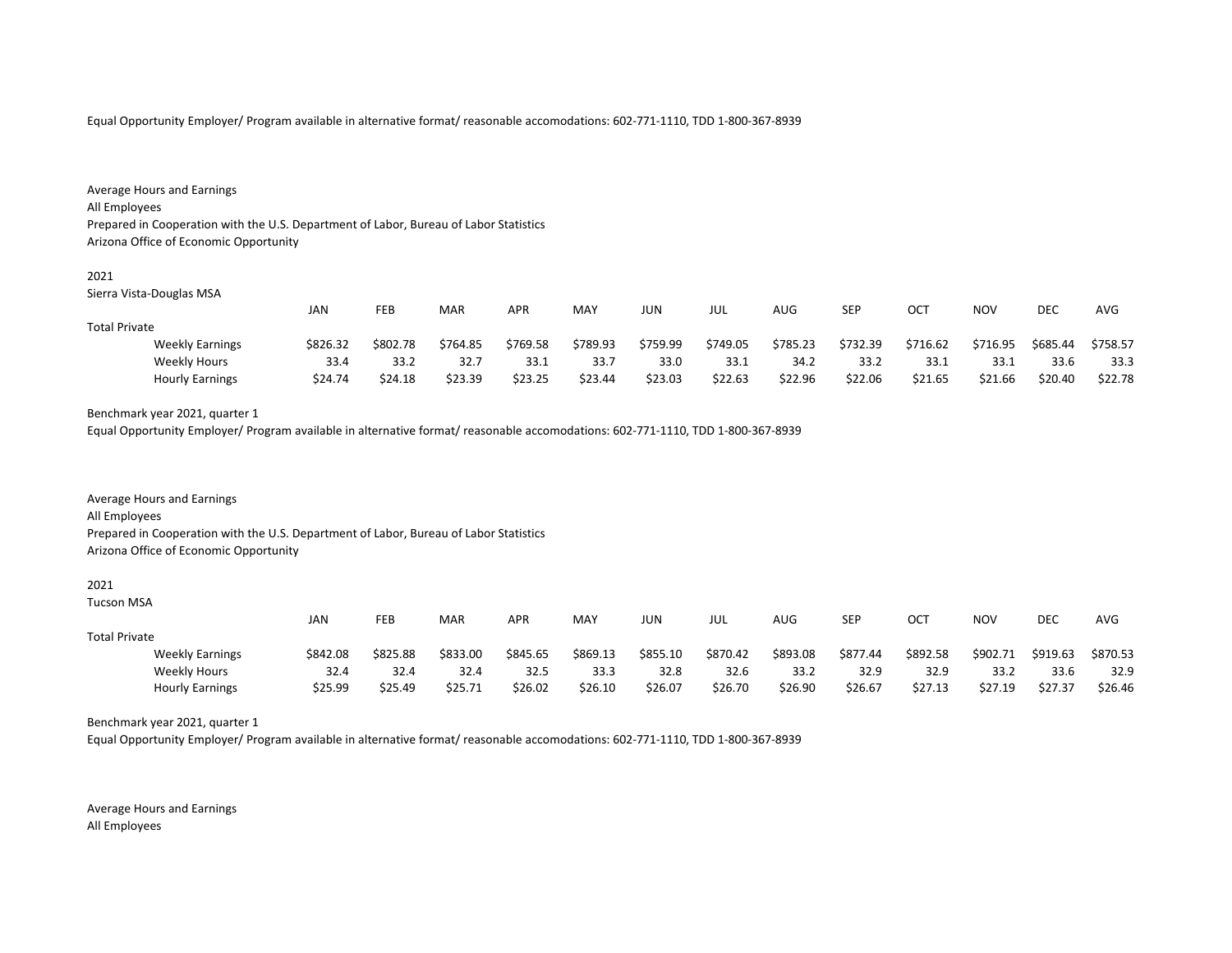Prepared in Cooperation with the U.S. Department of Labor, Bureau of Labor Statistics Arizona Office of Economic Opportunity

## 2021

Yuma MSA

|                        | JAN |          | FEB      | <b>MAR</b> | <b>APR</b> | MAY      | JUN      | JUL      | AUG      | <b>SEP</b> | OCT      | <b>NOV</b> | <b>DEC</b> | AVG      |
|------------------------|-----|----------|----------|------------|------------|----------|----------|----------|----------|------------|----------|------------|------------|----------|
| <b>Total Private</b>   |     |          |          |            |            |          |          |          |          |            |          |            |            |          |
| <b>Weekly Earnings</b> |     | \$822.92 | \$854.86 | \$842.42   | \$884.25   | \$909.92 | \$894.85 | \$871.45 | \$887.92 | \$888.97   | \$877.39 | \$896.60   | \$890.03   | \$877.13 |
| Weekly Hours           |     | 36.3     | 37.2     | 36.5       | 37.5       | 37.6     | 37.1     | 36.1     | 37.8     | 38.5       | 37.9     | 38.3       | 38.9       | 37.5     |
| <b>Hourly Earnings</b> |     | \$22.67  | \$22.98  | \$23.08    | \$23.58    | \$24.20  | \$24.12  | \$24.14  | \$23.49  | \$23.09    | \$23.15  | \$23.41    | \$22.88    | \$23.39  |

Benchmark year 2021, quarter 1

Equal Opportunity Employer/ Program available in alternative format/ reasonable accomodations: 602-771-1110, TDD 1-800-367-8939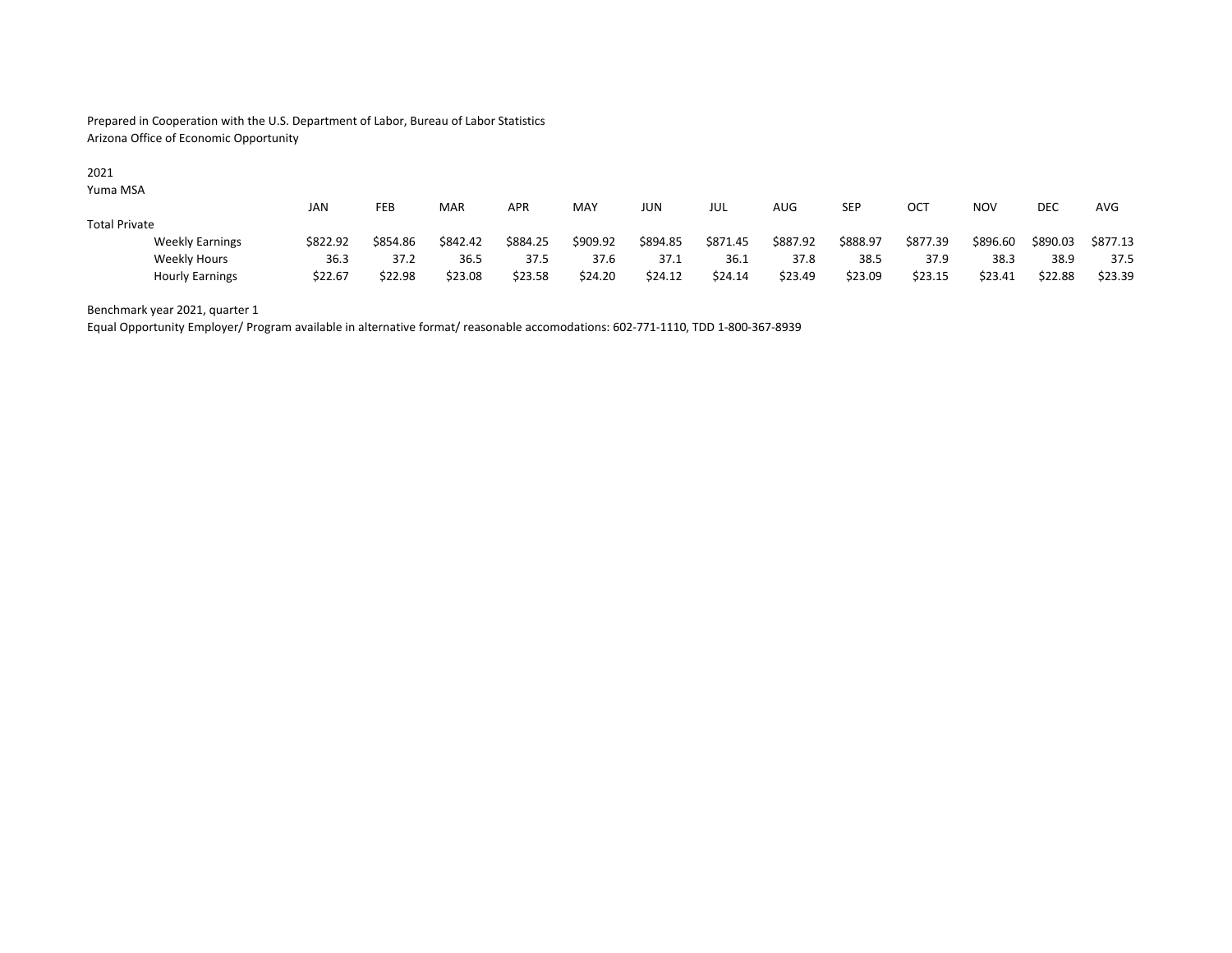Average Hours and Earnings All Employees Prepared in Cooperation with the U.S. Department of Labor, Bureau of Labor Statistics Arizona Office of Economic Opportunity

State of Arizona

|                             |                                           | <b>JAN</b> | FEB        | <b>MAR</b> | <b>APR</b> | MAY        | <b>JUN</b> | <b>JUL</b> | AUG        | <b>SEP</b> | <b>OCT</b> | <b>NOV</b> | <b>DEC</b>                       | <b>AVG</b> |
|-----------------------------|-------------------------------------------|------------|------------|------------|------------|------------|------------|------------|------------|------------|------------|------------|----------------------------------|------------|
| <b>Total Private</b>        |                                           |            |            |            |            |            |            |            |            |            |            |            |                                  |            |
|                             | <b>Weekly Earnings</b>                    | \$934.95   | \$967.57   | \$945.17   | \$967.04   | \$954.25   | \$957.88   | \$960.10   | \$990.23   | \$963.26   | \$970.16   | \$991.39   | \$974.41                         | \$964.25   |
|                             | <b>Weekly Hours</b>                       | 34.5       | 35.3       | 34.8       | 34.5       | 34.7       | 35.1       | 34.9       | 35.8       | 34.8       | 35.1       | 35.7       | 34.9                             | 35.0       |
|                             | <b>Hourly Earnings</b>                    | \$27.10    | \$27.41    | \$27.16    | \$28.03    | \$27.50    | \$27.29    | \$27.51    | \$27.66    | \$27.68    | \$27.64    | \$27.77    | \$27.92                          | \$27.55    |
| <b>Goods Producing</b>      |                                           |            |            |            |            |            |            |            |            |            |            |            |                                  |            |
|                             | <b>Weekly Earnings</b>                    | \$1,109.55 | \$1,107.87 | \$1,084.32 | \$1,114.00 | \$1,111.32 | \$1,125.16 | \$1,123.20 | \$1,149.98 | \$1,102.51 | \$1,139.29 |            | \$1,136.80 \$1,146.99 \$1,120.71 |            |
|                             | <b>Weekly Hours</b>                       | 39.0       | 38.9       | 37.9       | 38.6       | 39.2       | 39.3       | 38.4       | 39.6       | 37.9       | 39.6       | 39.2       | 39.2                             | 38.9       |
|                             | <b>Hourly Earnings</b>                    | \$28.45    | \$28.48    | \$28.61    | \$28.86    | \$28.35    | \$28.63    | \$29.25    | \$29.04    | \$29.09    | \$28.77    | \$29.00    | \$29.26                          | \$28.81    |
|                             | <b>Private Service Providing</b>          |            |            |            |            |            |            |            |            |            |            |            |                                  |            |
|                             | <b>Weekly Earnings</b>                    | \$907.19   | \$944.19   | \$922.33   | \$938.55   | \$926.15   | \$929.14   | \$931.59   | \$961.04   | \$937.42   | \$940.16   | \$966.30   | \$945.97                         | \$936.39   |
|                             | <b>Weekly Hours</b>                       | 33.8       | 34.7       | 34.3       | 33.7       | 33.9       | 34.4       | 34.3       | 35.1       | 34.2       | 34.3       | 35.1       | 34.2                             | 34.3       |
|                             | <b>Hourly Earnings</b>                    | \$26.84    | \$27.21    | \$26.89    | \$27.85    | \$27.32    | \$27.01    | \$27.16    | \$27.38    | \$27.41    | \$27.41    | \$27.53    | \$27.66                          | \$27.30    |
| Construction                |                                           |            |            |            |            |            |            |            |            |            |            |            |                                  |            |
|                             | <b>Weekly Earnings</b>                    | \$1.041.11 | \$1.030.24 | \$983.63   | \$1,053.85 | \$1.065.09 | \$1,077.92 | \$1,089.63 | \$1.096.86 | \$1,046.78 | \$1.104.82 |            | \$1,100.01 \$1,126.08 \$1,067.42 |            |
|                             | <b>Weekly Hours</b>                       | 37.9       | 37.6       | 35.6       | 38.1       | 39.0       | 38.9       | 37.9       | 39.3       | 37.6       | 39.5       | 39.3       | 39.1                             | 38.3       |
|                             | <b>Hourly Earnings</b>                    | \$27.47    | \$27.40    | \$27.63    | \$27.66    | \$27.31    | \$27.71    | \$28.75    | \$27.91    | \$27.84    | \$27.97    | \$27.99    | \$28.80                          | \$27.87    |
| Manufacturing               |                                           |            |            |            |            |            |            |            |            |            |            |            |                                  |            |
|                             | <b>Weekly Earnings</b>                    | \$1.181.70 | \$1.214.51 | \$1.223.01 | \$1.189.11 | \$1,162.05 | \$1,168.02 | \$1,147.32 | \$1,211.11 | \$1.163.56 | \$1,179.08 |            | \$1,191.68 \$1,193.15 \$1,184.44 |            |
|                             | <b>Weekly Hours</b>                       | 40.4       | 41.1       | 41.5       | 39.0       | 39.1       | 39.5       | 38.8       | 39.8       | 38.0       | 39.5       | 39.2       | 39.6                             | 39.6       |
|                             | <b>Hourly Earnings</b>                    | \$29.25    | \$29.55    | \$29.47    | \$30.49    | \$29.72    | \$29.57    | \$29.57    | \$30.43    | \$30.62    | \$29.85    | \$30.40    | \$30.13                          | \$29.91    |
|                             | Trade, Transportation, and Utilities      |            |            |            |            |            |            |            |            |            |            |            |                                  |            |
|                             | <b>Weekly Earnings</b>                    | \$900.72   | \$921.82   | \$906.28   | \$900.77   | \$878.01   | \$888.53   | \$901.83   | \$939.84   | \$926.60   | \$911.36   | \$923.59   | \$894.76                         | \$907.06   |
|                             | <b>Weekly Hours</b>                       | 34.3       | 35.4       | 35.1       | 33.8       | 33.9       | 34.6       | 34.5       | 35.6       | 34.9       | 34.6       | 35.4       | 34.6                             | 34.7       |
|                             | <b>Hourly Earnings</b>                    | \$26.26    | \$26.04    | \$25.82    | \$26.65    | \$25.90    | \$25.68    | \$26.14    | \$26.40    | \$26.55    | \$26.34    | \$26.09    | \$25.86                          | \$26.14    |
| <b>Financial Activities</b> |                                           |            |            |            |            |            |            |            |            |            |            |            |                                  |            |
|                             | <b>Weekly Earnings</b>                    | \$1,185.67 | \$1,238.55 | \$1,158.08 | \$1,169.29 | \$1,189.48 | \$1,203.68 | \$1,205.98 | \$1,260.75 | \$1,188.16 | \$1,235.39 |            | \$1,249.17 \$1,226.00 \$1,208.27 |            |
|                             | <b>Weekly Hours</b>                       | 38.1       | 38.5       | 38.5       | 38.1       | 38.1       | 38.2       | 37.9       | 38.9       | 37.6       | 38.2       | 39.0       | 37.7                             | 38.2       |
|                             | <b>Hourly Earnings</b>                    | \$31.12    | \$32.17    | \$30.08    | \$30.69    | \$31.22    | \$31.51    | \$31.82    | \$32.41    | \$31.60    | \$32.34    | \$32.03    | \$32.52                          | \$31.63    |
|                             | <b>Professional and Business Services</b> |            |            |            |            |            |            |            |            |            |            |            |                                  |            |
|                             | <b>Weekly Earnings</b>                    | \$1,070.33 | \$1.113.98 | \$1.111.82 | \$1,106.22 | \$1,113.62 | \$1,121.27 | \$1,116.72 | \$1.147.96 | \$1,121.40 | \$1.111.68 |            | \$1,160.12 \$1,113.84 \$1,118.58 |            |
|                             | <b>Weekly Hours</b>                       | 35.5       | 36.5       | 35.9       | 35.8       | 36.5       | 36.1       | 36.0       | 36.9       | 35.6       | 36.0       | 37.1       | 36.0                             | 36.2       |
|                             | <b>Hourly Earnings</b>                    | \$30.15    | \$30.52    | \$30.97    | \$30.90    | \$30.51    | \$31.06    | \$31.02    | \$31.11    | \$31.50    | \$30.88    | \$31.27    | \$30.94                          | \$30.90    |
|                             | <b>Education and Health Services</b>      |            |            |            |            |            |            |            |            |            |            |            |                                  |            |
|                             | <b>Weekly Earnings</b>                    | \$921.74   | \$930.90   | \$917.10   | \$893.67   | \$898.69   | \$922.24   | \$920.48   | \$924.36   | \$908.95   | \$902.51   | \$944.40   | \$948.00                         | \$920.11   |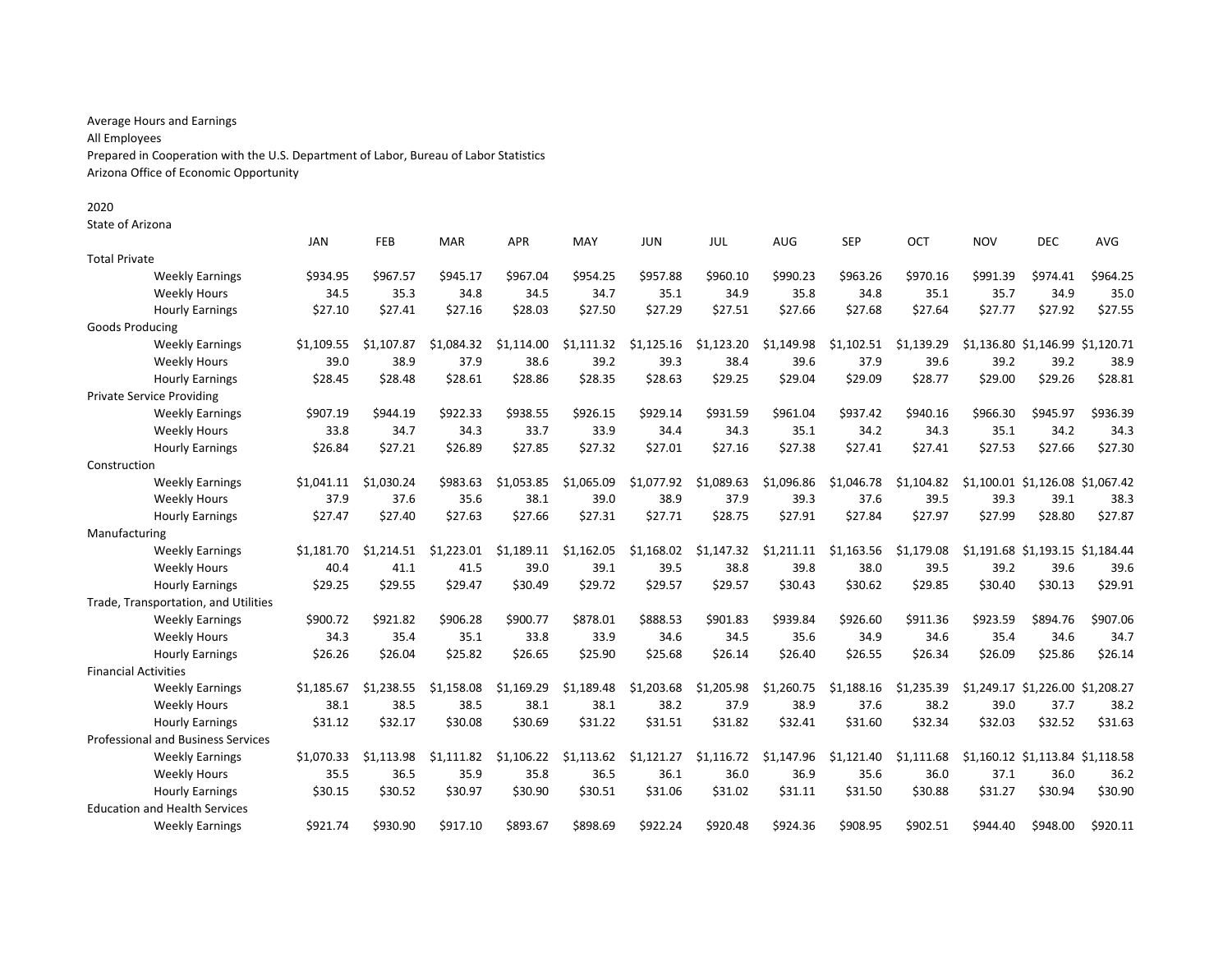|                         | Weekly Hours           | 33.9     | 34.8     | 34.4     | 33.8     | 33.9     | 35.2     | 35.2     | 35.8     | 35.0     | 34.9     | 35.8     | 34.7     | 34.8     |
|-------------------------|------------------------|----------|----------|----------|----------|----------|----------|----------|----------|----------|----------|----------|----------|----------|
|                         | <b>Hourly Earnings</b> | \$27.19  | \$26.75  | \$26.66  | \$26.44  | \$26.51  | \$26.20  | \$26.15  | \$25.82  | \$25.97  | \$25.86  | \$26.38  | \$27.32  | \$26.44  |
| Leisure and Hospitality |                        |          |          |          |          |          |          |          |          |          |          |          |          |          |
|                         | <b>Weekly Earnings</b> | \$446.02 | \$469.80 | \$447.53 | \$411.26 | \$428.02 | \$439.70 | \$425.78 | \$447.55 | \$442.00 | \$448.00 | \$451.58 | \$437.64 | \$442.72 |
|                         | Weekly Hours           | 25.4     | 26.1     | 25.5     | 22.4     | 24.1     | 24.8     | 24.4     | 25.4     | 25.0     | 25.0     | 25.2     | 24.3     | 24.9     |
|                         | <b>Hourly Earnings</b> | \$17.56  | \$18.00  | \$17.55  | \$18.36  | \$17.76  | \$17.73  | \$17.45  | \$17.62  | \$17.68  | \$17.92  | \$17.92  | \$18.01  | \$17.78  |
| <b>Other Services</b>   |                        |          |          |          |          |          |          |          |          |          |          |          |          |          |
|                         | <b>Weekly Earnings</b> | \$793.06 | \$813.38 | \$819.35 | \$827.23 | \$848.65 | \$817.19 | \$823.76 | \$861.20 | \$813.52 | \$812.00 | \$868.06 | \$841.50 | \$827.66 |
|                         | Weekly Hours           | 35.2     | 35.8     | 35.0     | 33.6     | 34.4     | 34.7     | 35.4     | 36.6     | 34.9     | 35.0     | 35.9     | 34.0     | 35.1     |
|                         | <b>Hourly Earnings</b> | \$22.53  | \$22.72  | \$23.41  | \$24.62  | \$24.67  | \$23.55  | \$23.27  | \$23.53  | \$23.31  | \$23.20  | \$24.18  | \$24.75  | \$23.58  |

Benchmark year 2021, quarter 1

Equal Opportunity Employer/ Program available in alternative format/ reasonable accomodations: 602-771-1110, TDD 1-800-367-8939

Flagstaff MSA

|                        | JAN      | FEB      | <b>MAR</b> | APR      | MAY      | JUN      | JUL      | <b>AUG</b> | SEP      | ост      | <b>NOV</b> | DEC      | AVG      |
|------------------------|----------|----------|------------|----------|----------|----------|----------|------------|----------|----------|------------|----------|----------|
| <b>Total Private</b>   |          |          |            |          |          |          |          |            |          |          |            |          |          |
| <b>Weekly Earnings</b> | \$544.61 | \$566.66 | \$580.03   | \$588.13 | \$631.40 | \$637.17 | \$625.82 | \$639.60   | \$647.86 | \$666.53 | \$664.96   | \$632.93 | \$617.99 |
| <b>Weekly Hours</b>    | 27.9     | 29.3     | 28.7       | 28.1     | 30.8     | 31.7     | 32.8     | 32.8       | 32.2     | 31.8     | 32.0       | 30.4     | 30.7     |
| <b>Hourly Earnings</b> | \$19.52  | \$19.34  | \$20.21    | \$20.93  | \$20.50  | \$20.10  | \$19.08  | \$19.50    | \$20.12  | \$20.96  | \$20.78    | \$20.82  | \$20.13  |

Benchmark year 2021, quarter 1

Equal Opportunity Employer/ Program available in alternative format/ reasonable accomodations: 602-771-1110, TDD 1-800-367-8939

Average Hours and Earnings All Employees Prepared in Cooperation with the U.S. Department of Labor, Bureau of Labor Statistics Arizona Office of Economic Opportunity

2020

Lake Havasu City-Kingman MSA

| <b>JAN</b><br>MAY<br>APR<br>JUN<br><b>MAR</b><br>SEF<br>AUG<br>jul | DEC<br>NOV<br>OC'<br>AVG |  |
|--------------------------------------------------------------------|--------------------------|--|
|--------------------------------------------------------------------|--------------------------|--|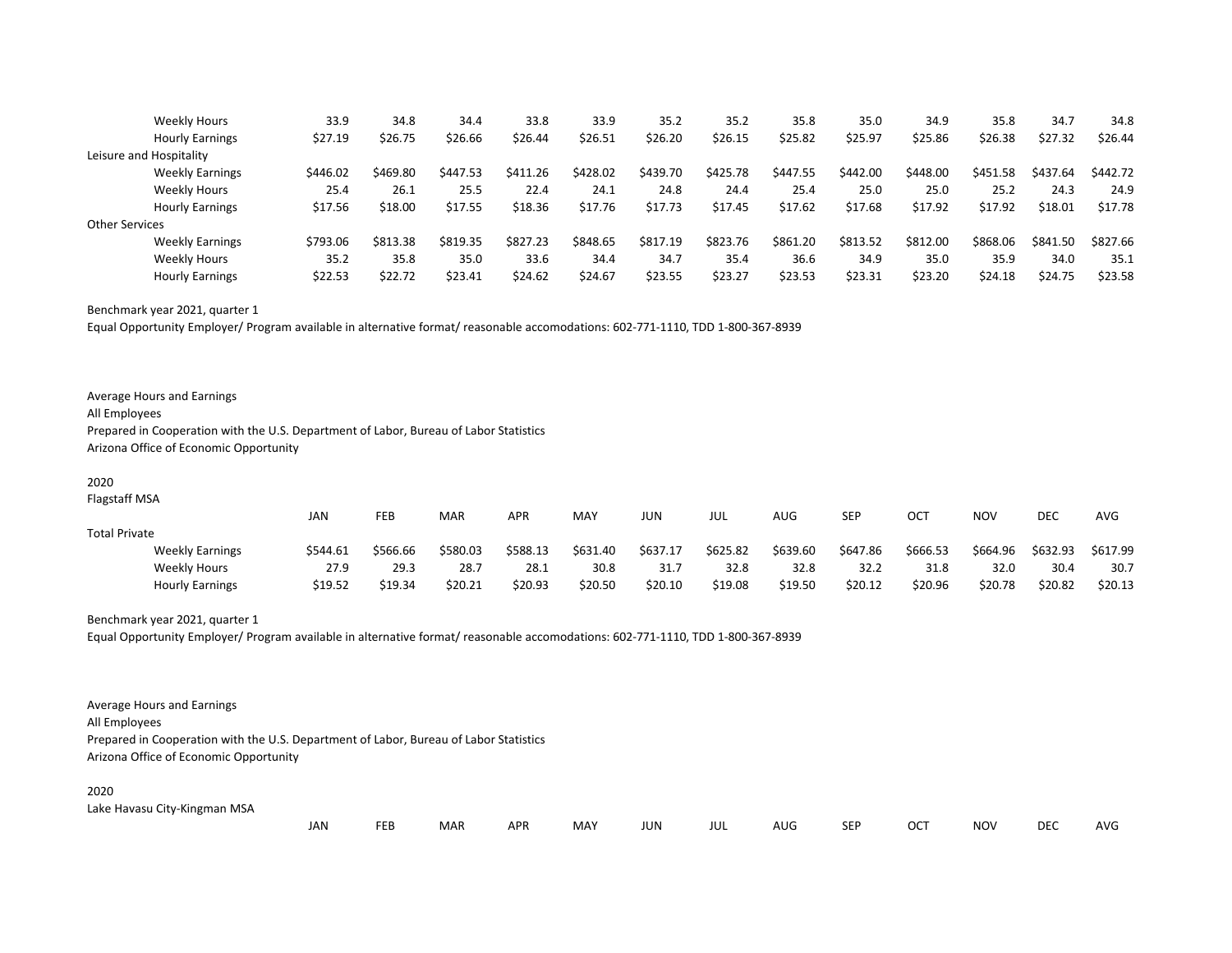#### Total Private

| <b>Weekly Earnings</b> | \$715.98 | \$741.54 | \$739.97 | \$725.77 | \$737.36 | \$730.62 | \$755.29 | \$776.93 | \$730.97 | \$718.41 | \$748.64 | \$715.79 | \$735.50 |
|------------------------|----------|----------|----------|----------|----------|----------|----------|----------|----------|----------|----------|----------|----------|
| Weekly Hours           | 32.5     | 34.0     | 34.1     | 32.9     | 33.7     | 33.0     | 34.3     | 34.7     | 33.5     | 33.0     | 34.2     | 33.7     | 33.6     |
| <b>Hourly Earnings</b> | \$22.03  | \$21.81  | \$21.70  | \$22.06  | \$21.88  | \$22.14  | \$22.02  | \$22.39  | \$21.82  | \$21.77  | \$21.89  | \$21.24  | \$21.89  |

Benchmark year 2021, quarter 1

Equal Opportunity Employer/ Program available in alternative format/ reasonable accomodations: 602-771-1110, TDD 1-800-367-8939

Average Hours and Earnings All Employees Prepared in Cooperation with the U.S. Department of Labor, Bureau of Labor Statistics Arizona Office of Economic Opportunity

### 2020

Phoenix-Mesa-Scottsdale MSA

|                      |                        | <b>JAN</b> | FEB        | MAR        | APR        | MAY        | jun        | JUL        | AUG        | SEP        | <b>OCT</b> | <b>NOV</b>                       | <b>DEC</b> | AVG     |
|----------------------|------------------------|------------|------------|------------|------------|------------|------------|------------|------------|------------|------------|----------------------------------|------------|---------|
| <b>Total Private</b> |                        |            |            |            |            |            |            |            |            |            |            |                                  |            |         |
|                      | <b>Weekly Earnings</b> | \$1.016.37 | \$1.049.44 | \$1.020.65 | \$1,046.42 | \$1.032.04 | \$1,033.92 | \$1,026.66 | \$1,063.60 | \$1,023.97 | \$1,036.01 | \$1,061.79 \$1,043.08 \$1,038.56 |            |         |
|                      | Weekly Hours           | 35.5       | 36.2       | 35.6       | 35.4       | 35.6       | 36.0       | 35.5       | 36.6       | 35.2       | 35.7       | 36.4                             | 35.6       | 35.8    |
|                      | <b>Hourly Earnings</b> | \$28.63    | \$28.99    | \$28.67    | \$29.56    | \$28.99    | \$28.72    | \$28.92    | \$29.06    | \$29.09    | \$29.02    | \$29.17                          | \$29.30    | \$29.01 |

Benchmark year 2021, quarter 1

Equal Opportunity Employer/ Program available in alternative format/ reasonable accomodations: 602-771-1110, TDD 1-800-367-8939

Average Hours and Earnings All Employees Prepared in Cooperation with the U.S. Department of Labor, Bureau of Labor Statistics Arizona Office of Economic Opportunity

#### 2020

Prescott MSA

|                        | JAN      | FEB                | <b>MAR</b> | <b>APR</b> | MAY      | JUN      | JUL      | AUG      | SEP      | ост      | <b>NOV</b> | DEC      | <b>AVG</b> |
|------------------------|----------|--------------------|------------|------------|----------|----------|----------|----------|----------|----------|------------|----------|------------|
| <b>Total Private</b>   |          |                    |            |            |          |          |          |          |          |          |            |          |            |
| <b>Weekly Earnings</b> | \$689.04 | \$701.76           | \$704.05   | \$698.30   | \$720.64 | \$731.31 | \$731.84 | \$745.25 | \$713.18 | \$720.00 | \$734.66   | \$746.13 | \$720.79   |
| Weekly Hours           |          | 32.9<br>31.9       | 32.4       | 31.3       | 32.2     | 33.5     | 33.1     | 33.6     | 32.3     | 32.1     | 32.9       | 32.3     | 32.6       |
| <b>Hourly Earnings</b> |          | \$21.33<br>\$21.60 | \$21.73    | \$22.31    | \$22.38  | \$21.83  | \$22.11  | \$22.18  | \$22.08  | \$22.43  | \$22.33    | \$23.10  | \$22.11    |

Benchmark year 2021, quarter 1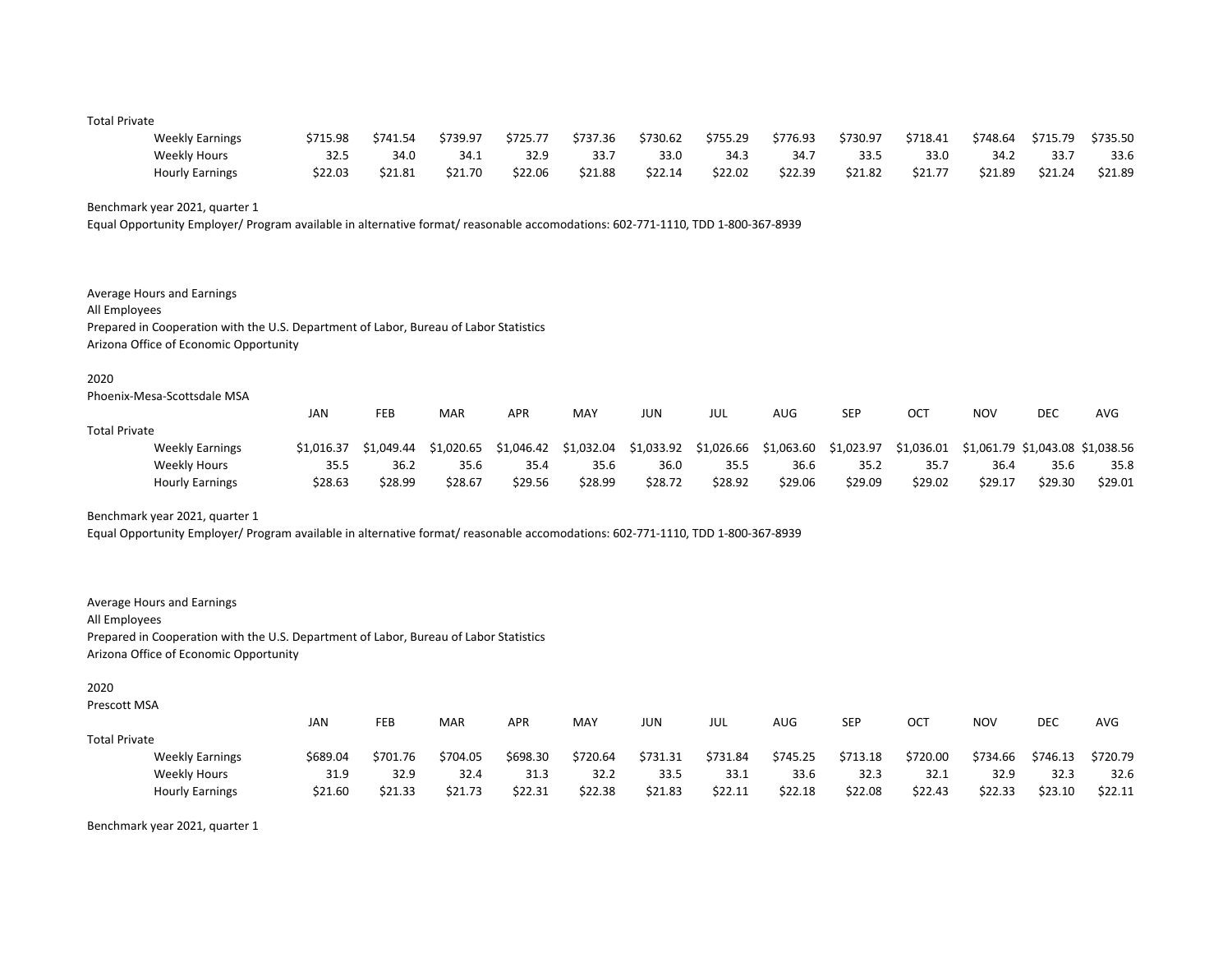Equal Opportunity Employer/ Program available in alternative format/ reasonable accomodations: 602-771-1110, TDD 1-800-367-8939

| Average Hours and Earnings                                                            |
|---------------------------------------------------------------------------------------|
| All Employees                                                                         |
| Prepared in Cooperation with the U.S. Department of Labor, Bureau of Labor Statistics |
| Arizona Office of Economic Opportunity                                                |
|                                                                                       |

Sierra Vista-Douglas MSA

|                        | JAN      | <b>FEB</b>   | MAR      | <b>APR</b> | <b>MAY</b> | JUN      | jul      | AUG      | SEP      | ост      | NOV      | <b>DEC</b> | <b>AVG</b> |
|------------------------|----------|--------------|----------|------------|------------|----------|----------|----------|----------|----------|----------|------------|------------|
| <b>Total Private</b>   |          |              |          |            |            |          |          |          |          |          |          |            |            |
| <b>Weekly Earnings</b> | \$771.39 | \$824.22     | \$839.38 | \$877.80   | \$844.93   | \$832.49 | \$838.01 | \$785.78 | \$786.79 | \$781.82 | \$829.25 | \$825.35   | \$818.57   |
| <b>Weekly Hours</b>    |          | 34.2<br>33.7 | 34.8     | 35.0       | 34.6       | 33.8     | 34.5     | 32.7     | 33.1     | 32.2     | 33.6     | 32.7       | 33.7       |
| <b>Hourly Earnings</b> | \$22.89  | \$24.10      | \$24.12  | \$25.08    | \$24.42    | \$24.63  | \$24.29  | \$24.03  | \$23.77  | \$24.28  | \$24.68  | \$25.24    | \$24.29    |

Hourly Earnings \$23.20 \$23.40 \$23.50 \$23.96 \$24.12 \$24.34 \$24.88 \$24.93 \$24.94 \$24.61 \$24.79 \$24.97 \$24.29

# Benchmark year 2021, quarter 1

Equal Opportunity Employer/ Program available in alternative format/ reasonable accomodations: 602-771-1110, TDD 1-800-367-8939

Average Hours and Earnings All Employees Prepared in Cooperation with the U.S. Department of Labor, Bureau of Labor Statistics Arizona Office of Economic Opportunity

2020

| Tucson MSA           |                        |          |          |          |          |          |          |          |          |          |          |            |          |            |
|----------------------|------------------------|----------|----------|----------|----------|----------|----------|----------|----------|----------|----------|------------|----------|------------|
|                      |                        | JAN      | FEB      | MAR      | APR      | MAY      | JUN      | JUL      | AUG      | SEP      | ОСТ      | <b>NOV</b> | DEC      | <b>AVG</b> |
| <b>Total Private</b> |                        |          |          |          |          |          |          |          |          |          |          |            |          |            |
|                      | <b>Weekly Earnings</b> | \$765.60 | \$786.24 | \$777.85 | \$759.53 | \$779.08 | \$795.92 | \$813.58 | \$832.66 | \$815.54 | \$807.21 | \$820.55   | \$804.03 | \$796.71   |
|                      | Weekly Hours           | 33.0     | 33.6     | 33.1     | 31.7     | 32.3     | 32.7     | 32.7     | 33.4     | 32.7     | 32.8     | 33.1       | 32.2     | 32.8       |

Benchmark year 2021, quarter 1

Equal Opportunity Employer/ Program available in alternative format/ reasonable accomodations: 602-771-1110, TDD 1-800-367-8939

Average Hours and Earnings All Employees